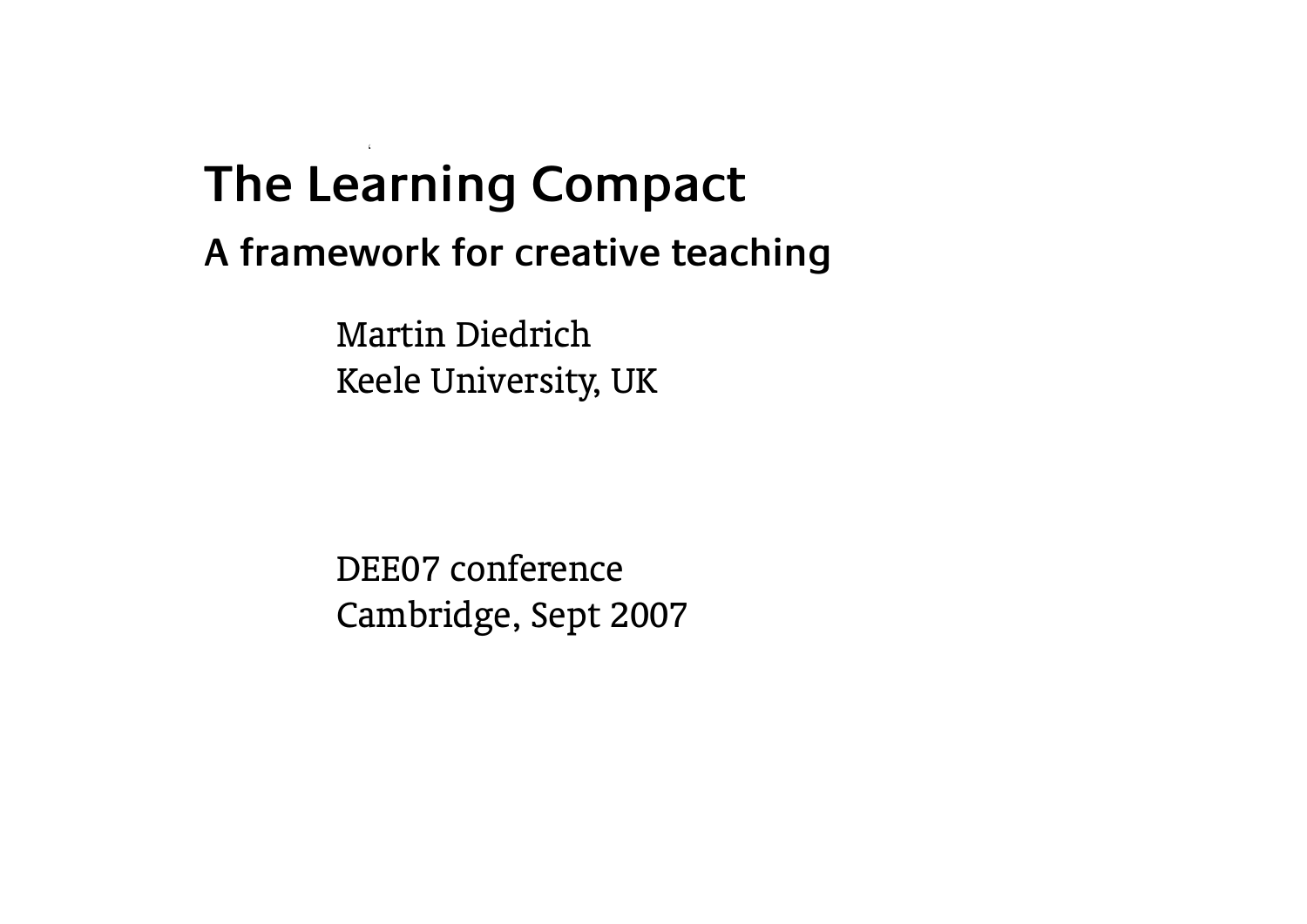## **Thinking about teaching**

Teaching: connecting student with THE SUBJECT Shared enterprise between teacher & student Enhance teaching by understanding T-S relation Enable ''creative tension''

Test: Lecture, VLE, breakdowns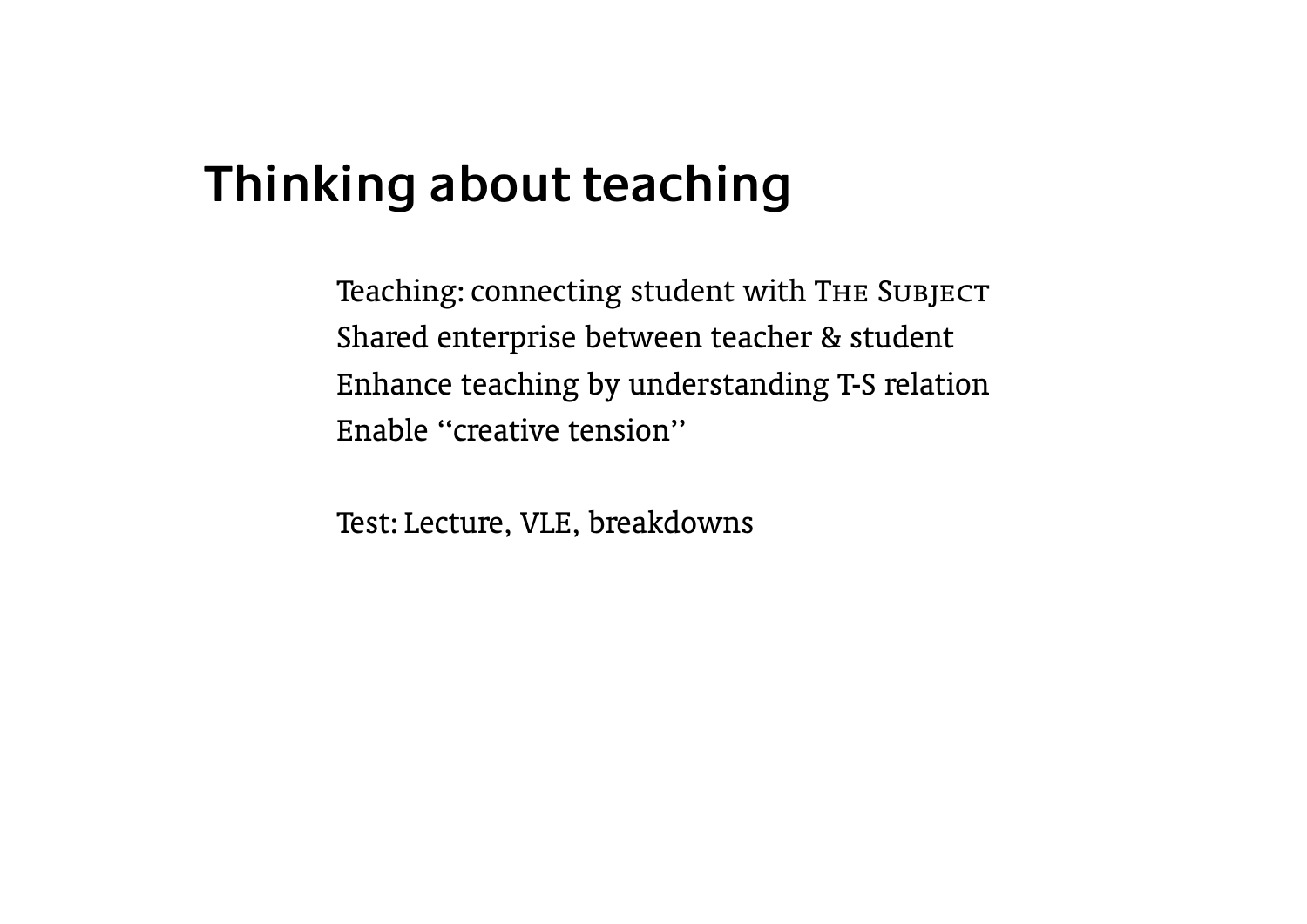#### **''The Subject''**

System of concepts and formal results Family of methods and beliefs Echoes of professional practice Standards of "rigour"

Teacher is active part of subject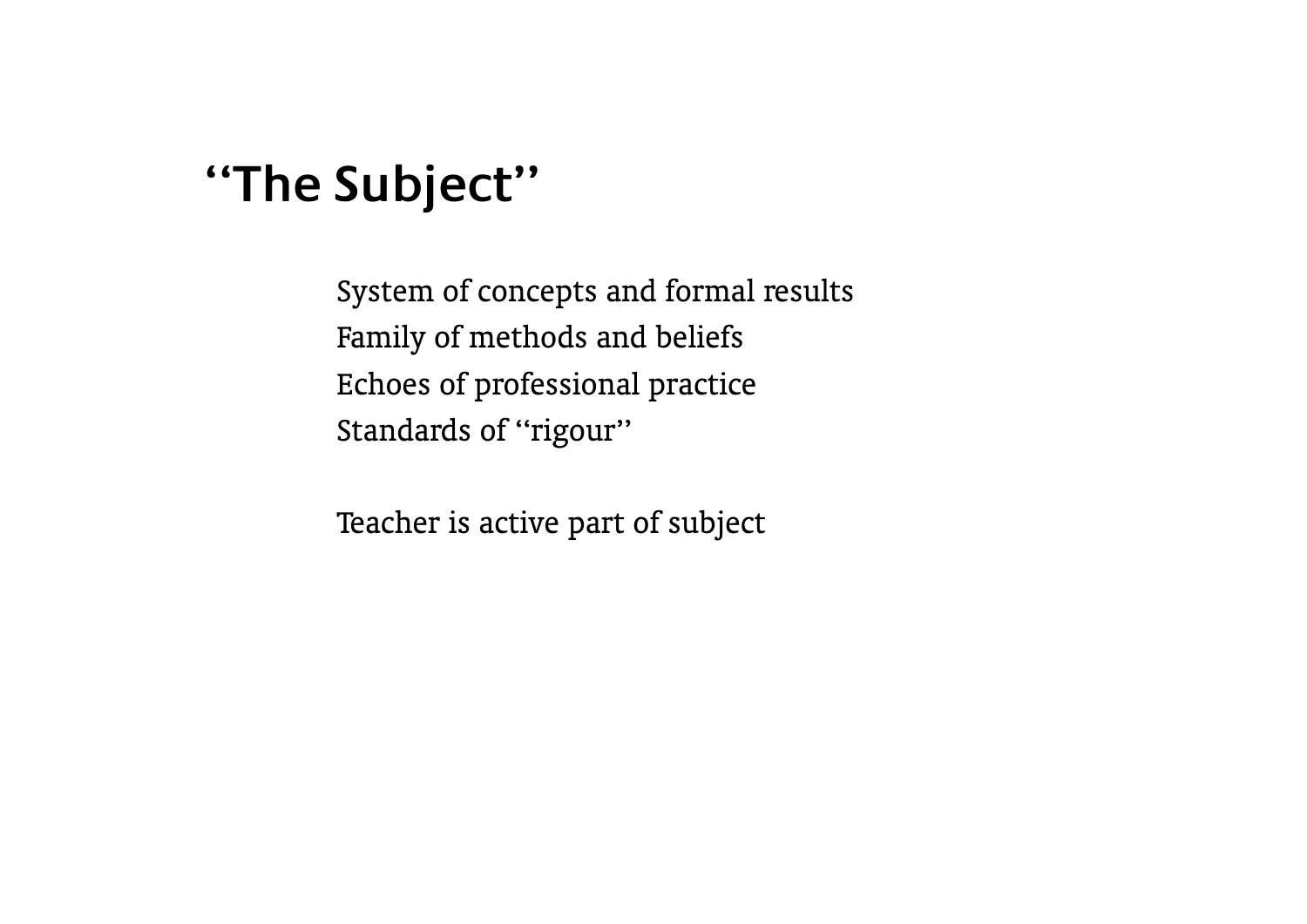# **The Learning Compact**

**T**: I can help you to connect with THE SUBJECT.

- **S**: OK, I guess you probably can.
- **T**: Here's what I want you to do *. . .*.
- **S**: I'm not sure where that will lead me *. . .*.

Student engages with something he doesn't know. Student *vulnerable:* requires trust. Teacher is*in debt*:owes student true access to Subject.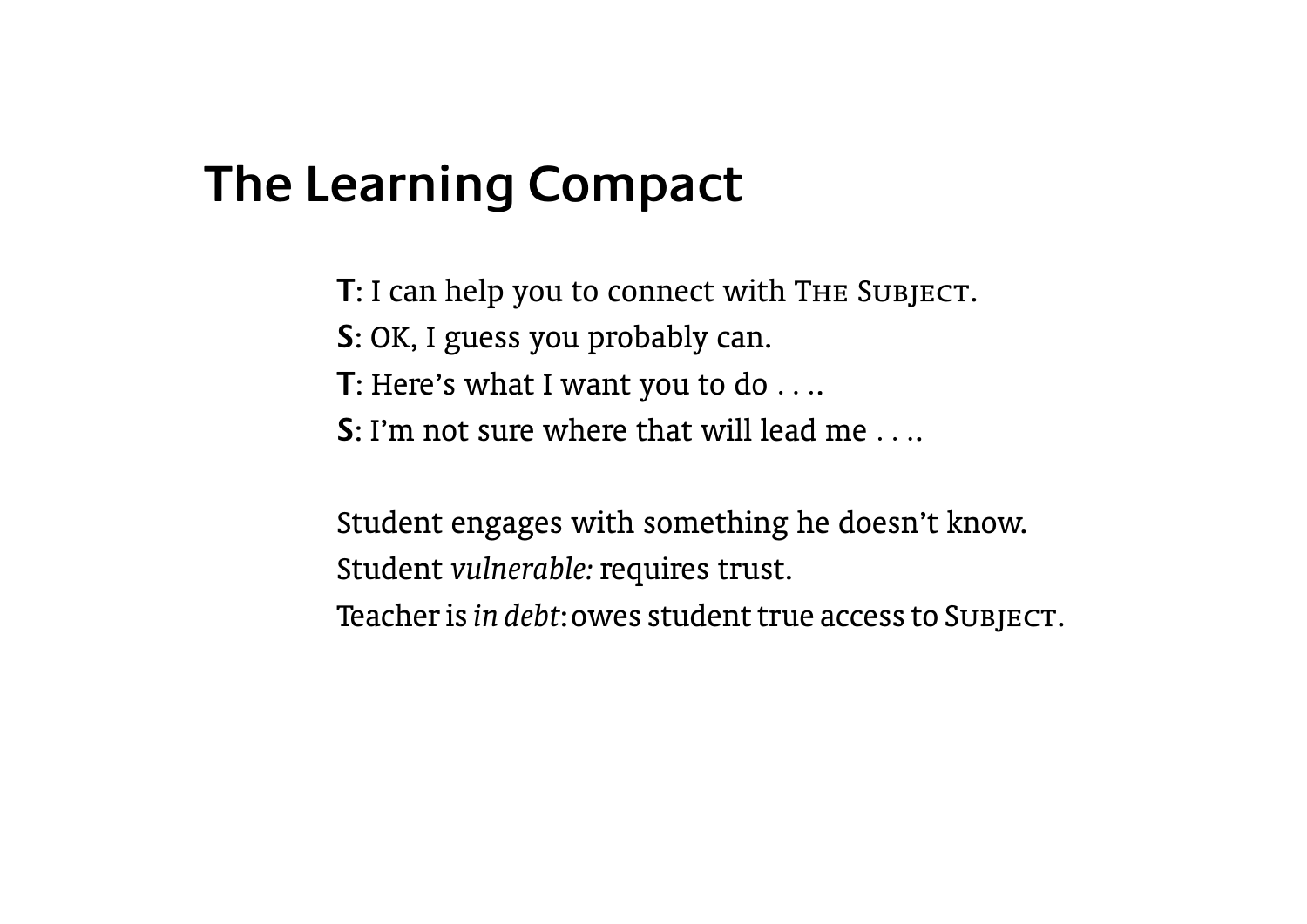# **Dynamics of the Learning Compact**

Teacher sets tasks and demands trust. Student vulnerable, insecure. Affirmation by successful *practice* of The Subject. Student develops competence and confidence. Teacher makes new claims, demands greater risks.

Teacher and students build up shared network of ideas.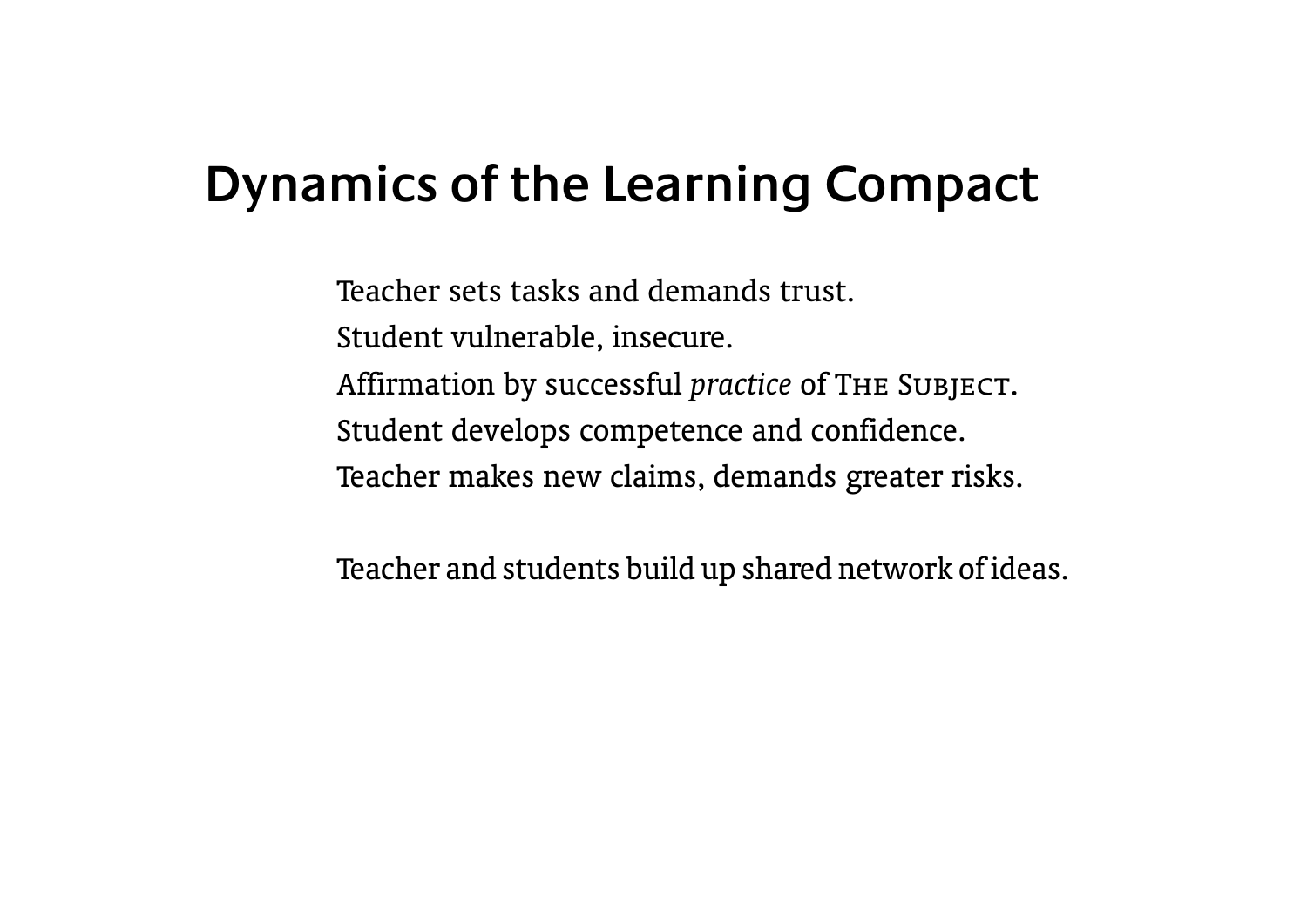#### **Teacher Attitudes**

Respect the learning compact:

- Signal your own competence (not vanity but courtesy)
- Show respect to students, acknowledge their vulnerability.
- **EXECT** Listen to students, and respond to what you hear.
- Be in charge.
- Share your personal beliefs and choices.
- Don't try to "prove yourself".
- But *show* yourself (including your uncertainties).
- Relate students to outside sources.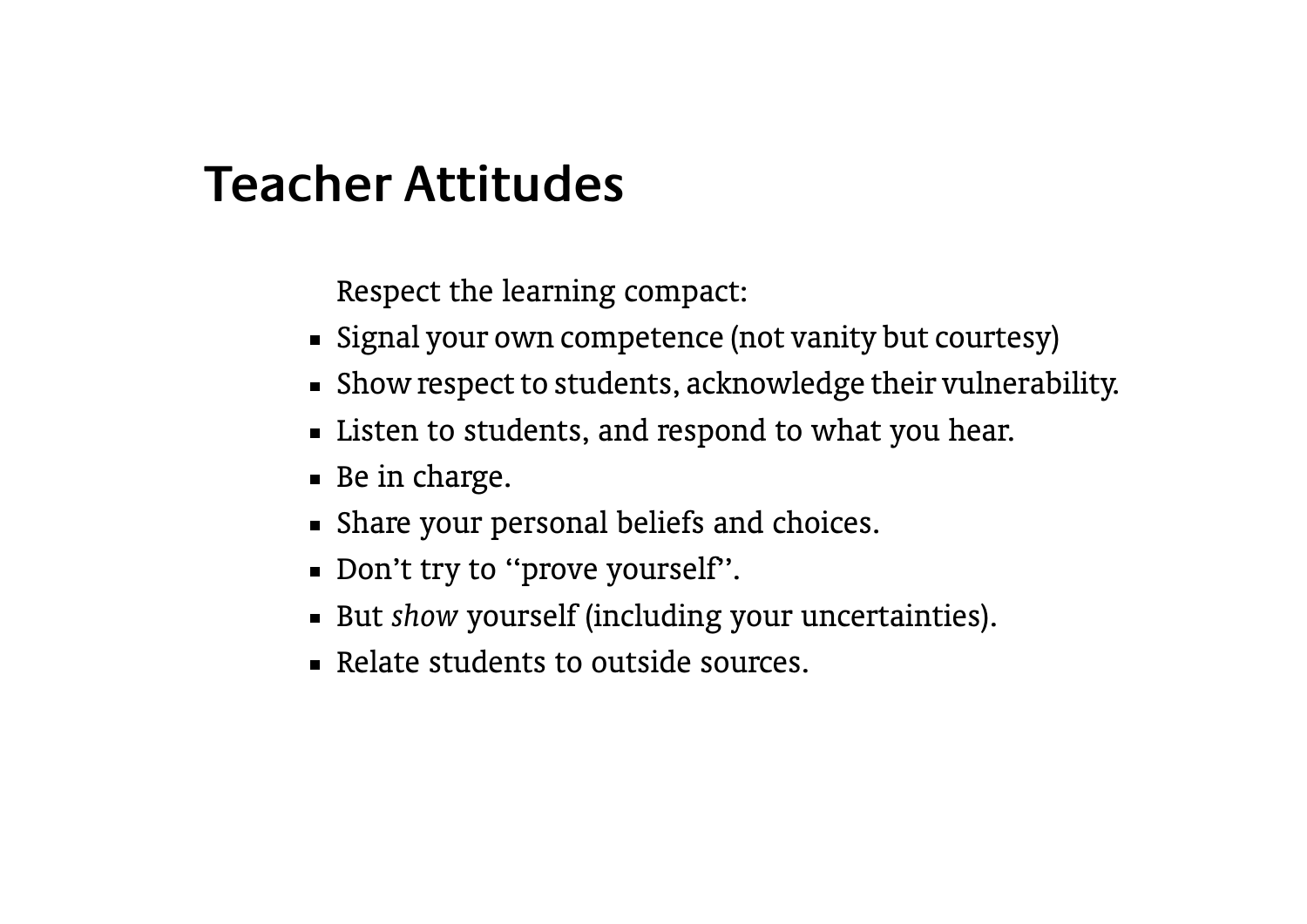# **Rigour**

Never talk *about* the subject — enable practice *within* the subject.

As advanced as is feasible, as simple as is honest.

Be ''on the edge''.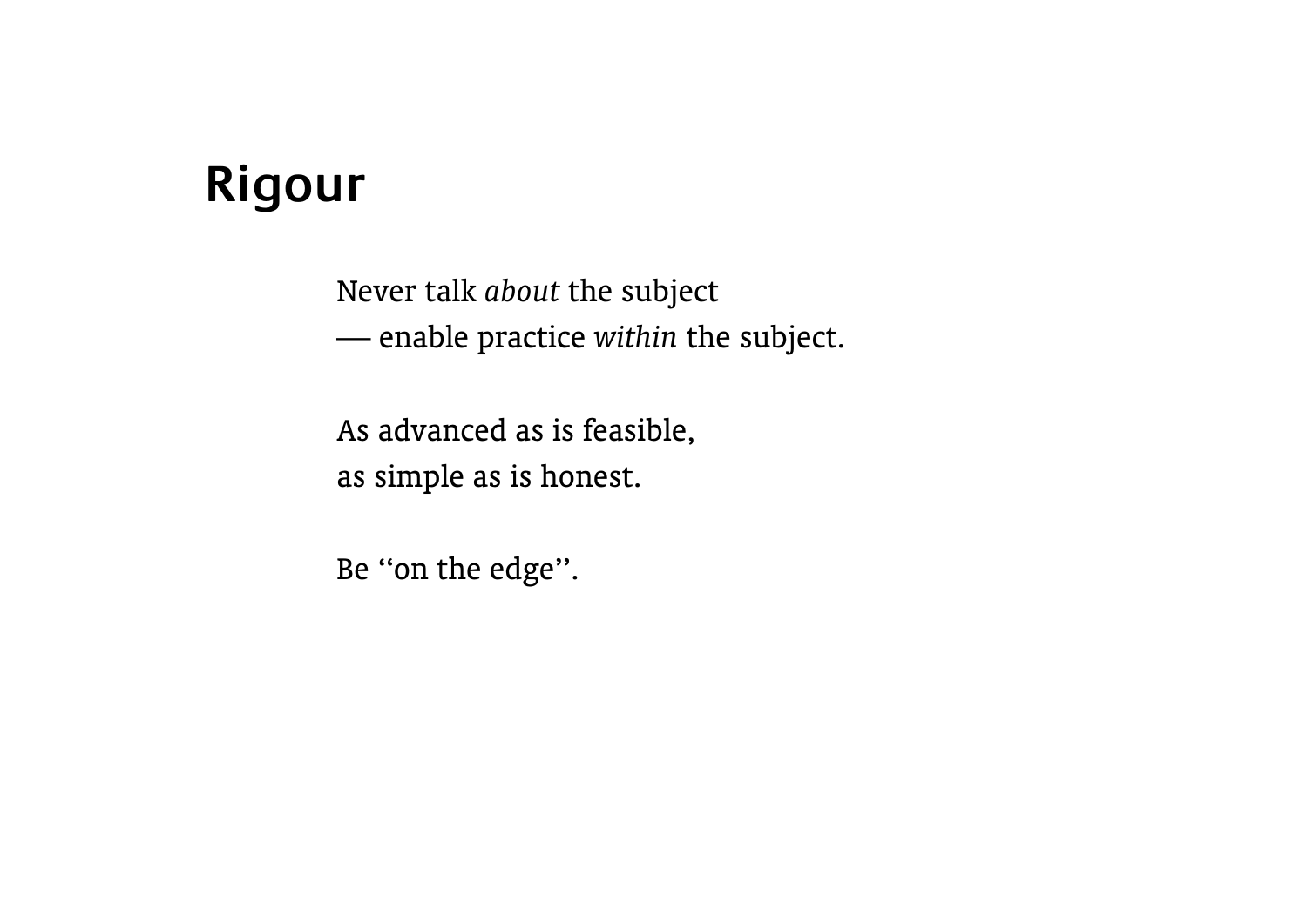#### **Hooks**

''Key cases'' that represent essence of subject.

- *Setup:* Definitions, ideas.
- *Example:* Simple but relevant case.
- *Activities:* Explore example.
- *Interpretation:* Connect to other cases.

Traverse THE SUBJECT, planting a series of hooks.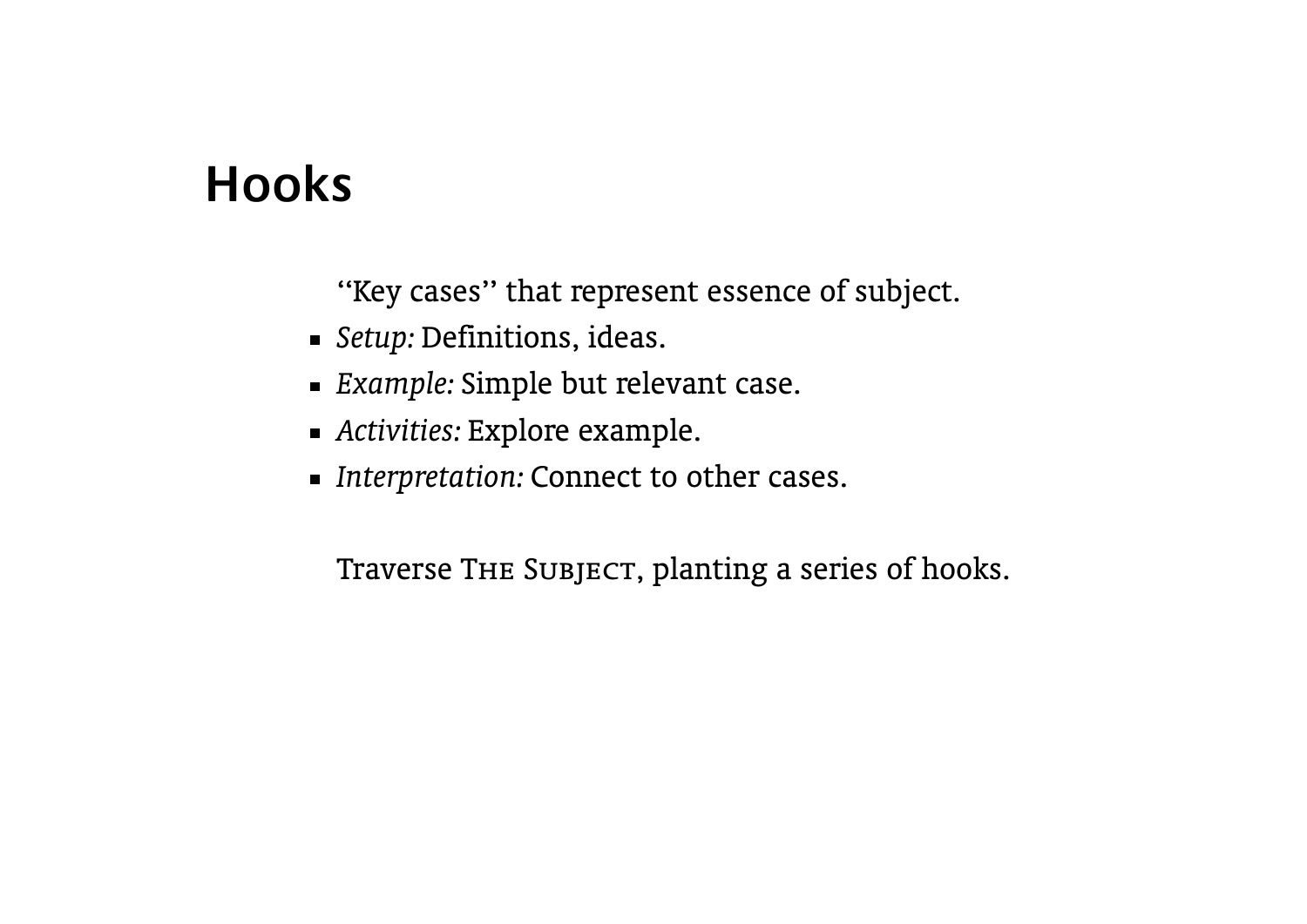#### **Creating Hooks**

Use modern theory for guidance. Locate current position of students. Find simplest example consistent with background. Strip away all side issues.

Careful review of past narrative. Then boldly assert example, as "fact". Let students explore freely. Reconnect findings with narrative.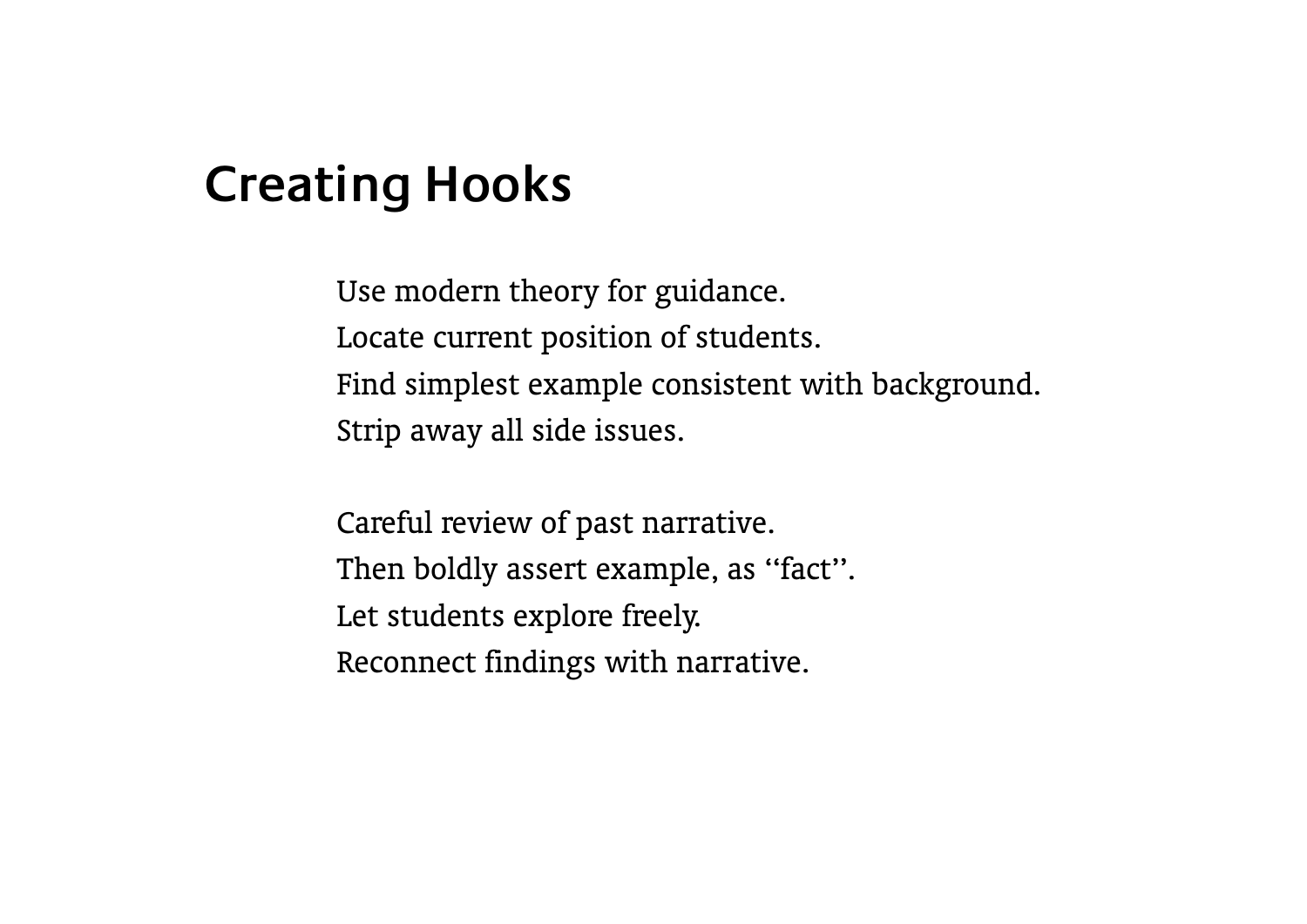#### **Role of the Lecture**

Lecture as *exposition?* As *delivery vehicle* for facts and information? as ''statement of the theory''? Wrong!!

Common meeting ground to explore ''hooks''. Celebration of shared exploration. Formal affirmation of the learning compact. Teacher is conductor of this celebration.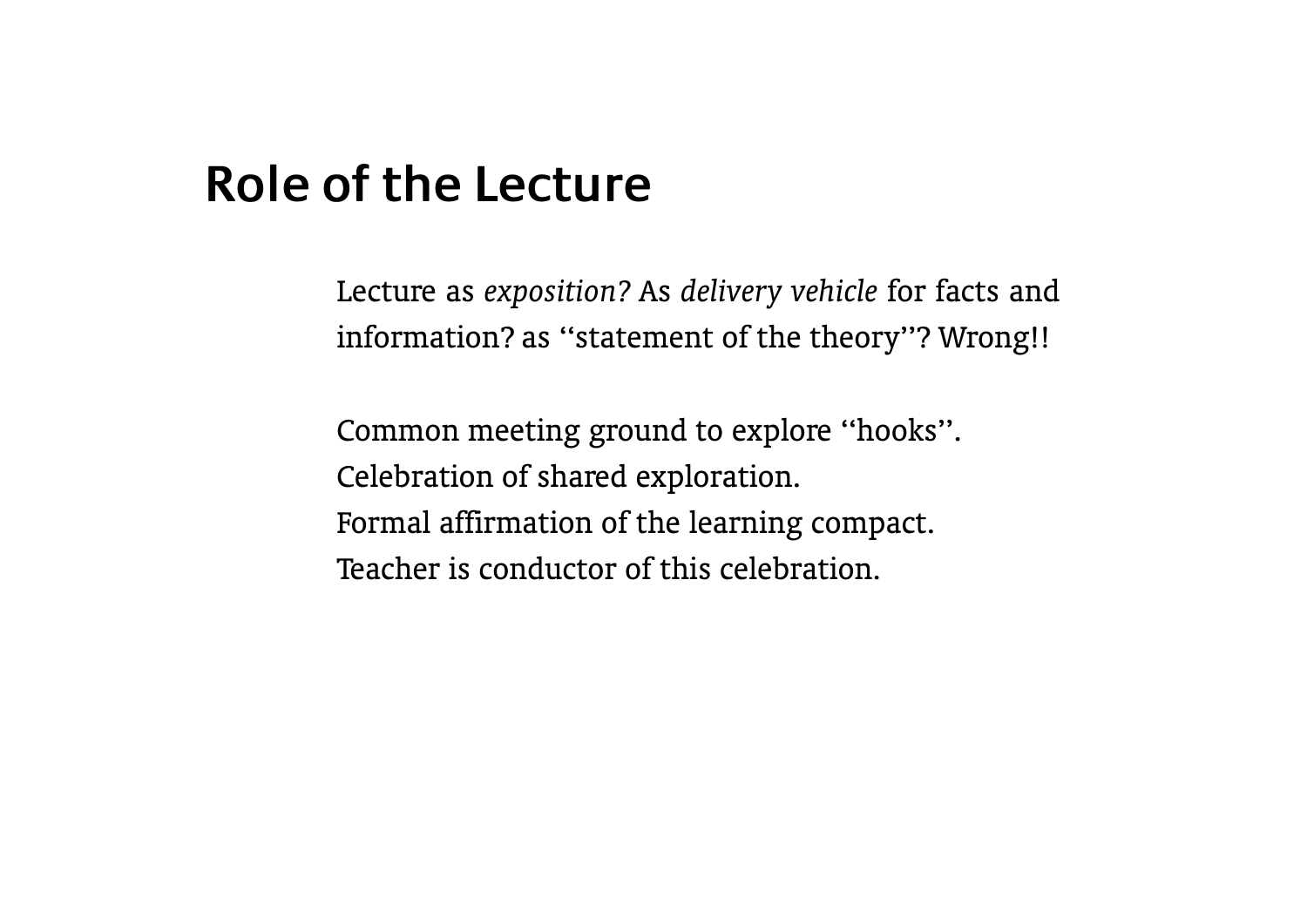#### **Lecture Style**

Leave room for student exploration. Listen to the students. Improvise.

Quiet and slow. Allow THE SUBJECT to reveal itself. Allow for silence.

No ego: let THE SUBJECT speak. No target syllabus:just connect student with Subject.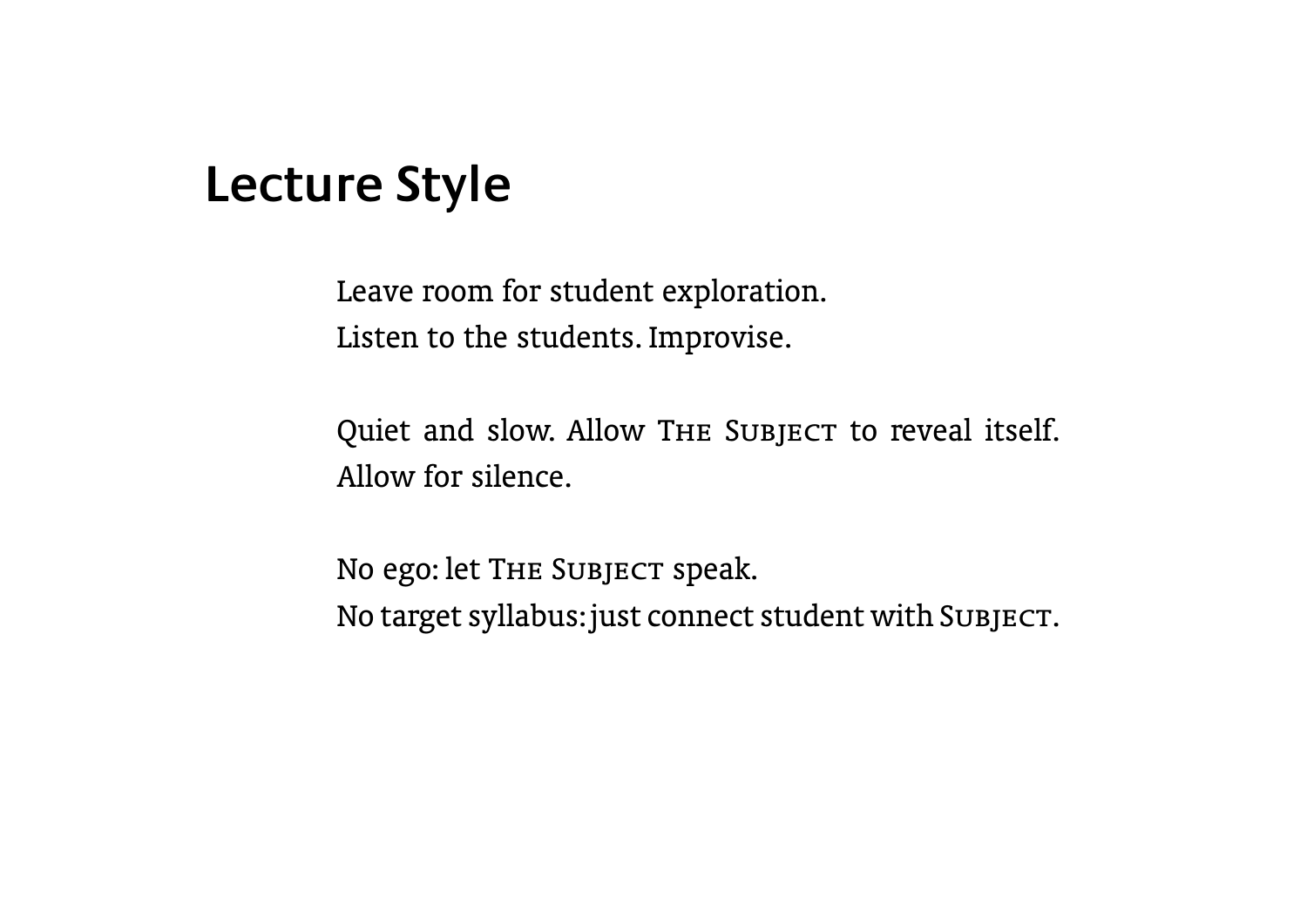# **Virtual Learning Environments**

VLE is *safe:* registered participants, selected learning resources. Encourages risk-taking.

VLE is*interactive:*Wide range of student contributions. Discussion fora, Wiki principle.Powerful listening device.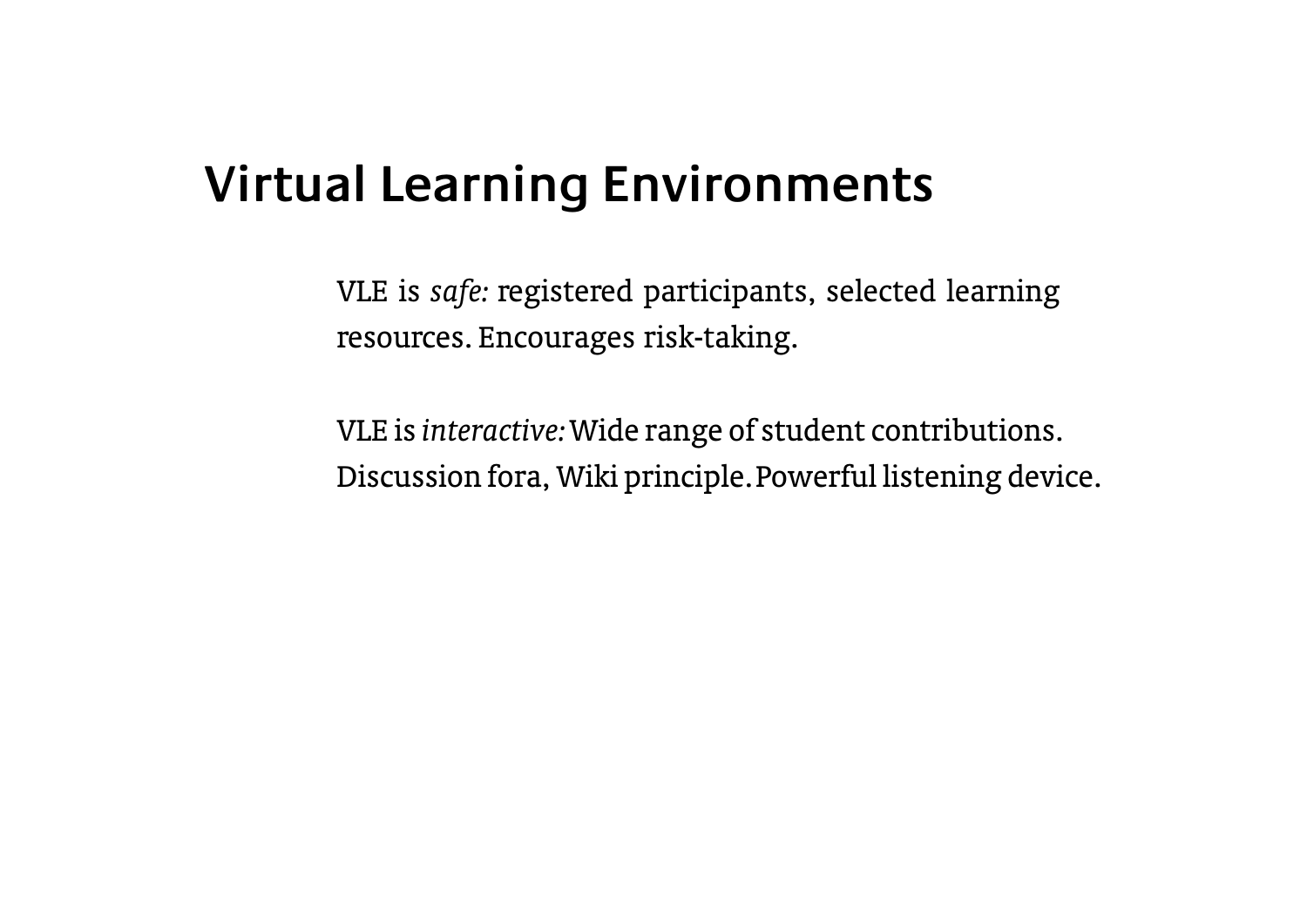## **Creative Teaching**

Key activity: Carving out hooks. Then free use of hooks in response to students. Building shared network of ideas with students.

Personal connection: *This* teacher, faced with *these* students, created *these* hooks, and together we build up *this particular* subject network.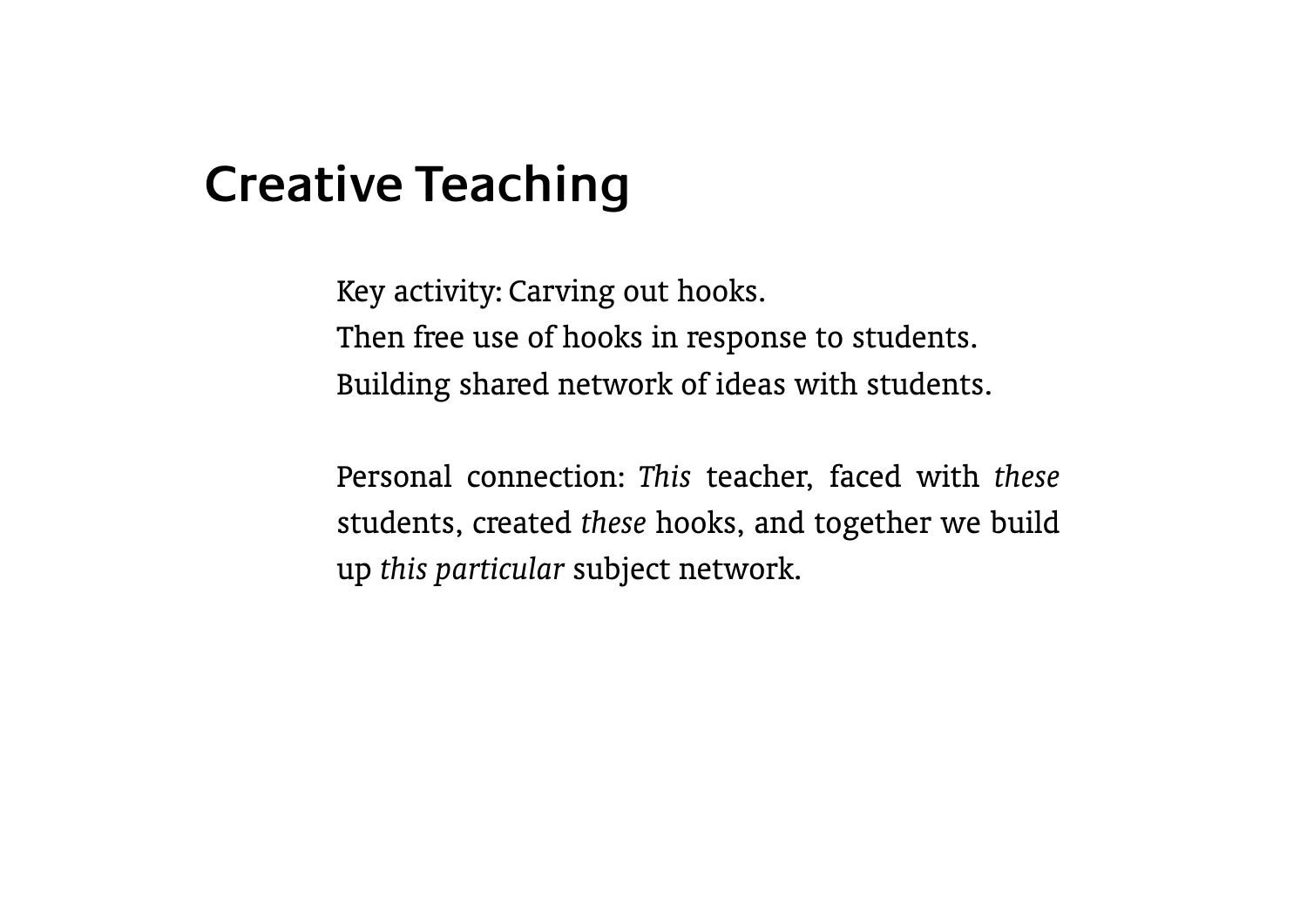#### **Threats (I): ''Losing the Students''**

*Case 1: Poor hooks*. Even committed students fail to understand the case.  $\Rightarrow$  Find better examples, give more extensive review material.

*Case 2: Lack of confidence*. Students are ''freaked out'' by the material. *⇒* Provide credible lower-level work that reconfirms the student's competence.

*Case 3: Weak commitment*. Refusal to engage,''Just tell me the answer''. *⇒* Teacher needs to renew his claim on the student: ''you really need to work this out''.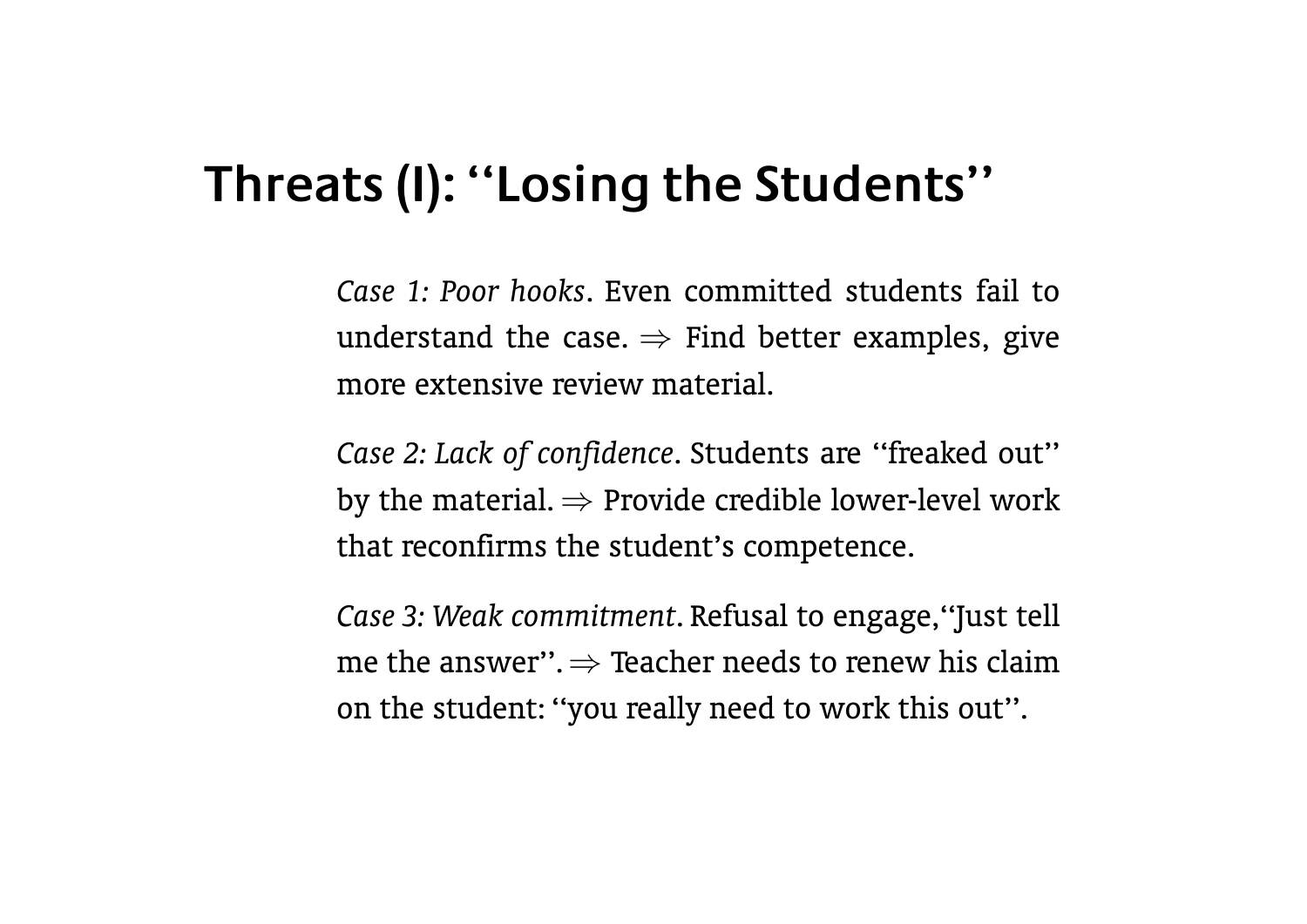# **Threats (II): Fearful Teachers**

Fear of not knowing enough; of not having control; of being a poor presenter.

*⇒* Trust your students; acknowledge your insecurities; share a common sense of novelty and exploration; re-assure students that any errors will be corrected; open up a forum for unresolved topics.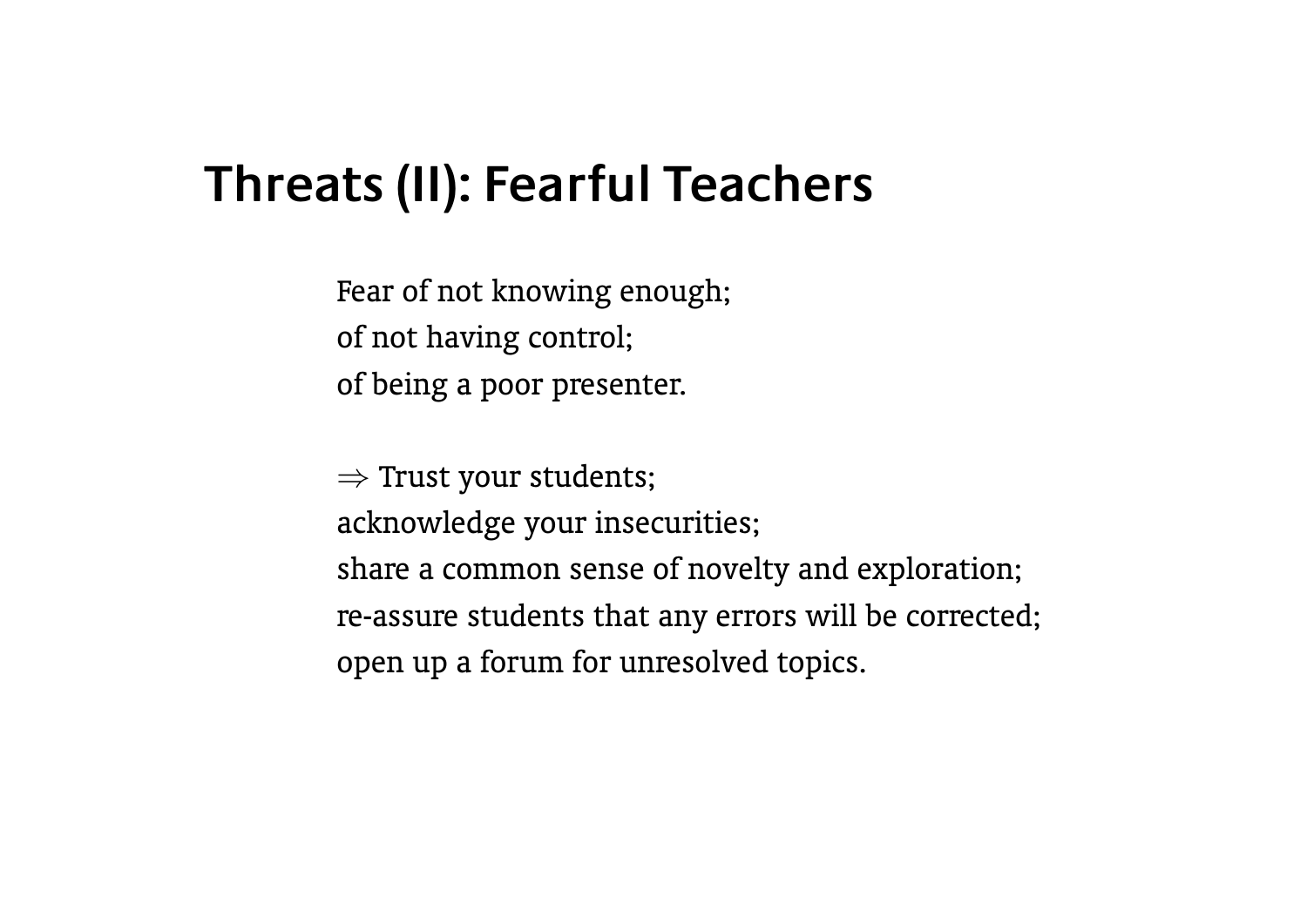#### **Teacher Development**

Main task: learning to listen. No simple ''technique''; requires personal growth.

*⇒* Personal mentors as catalysts for development.